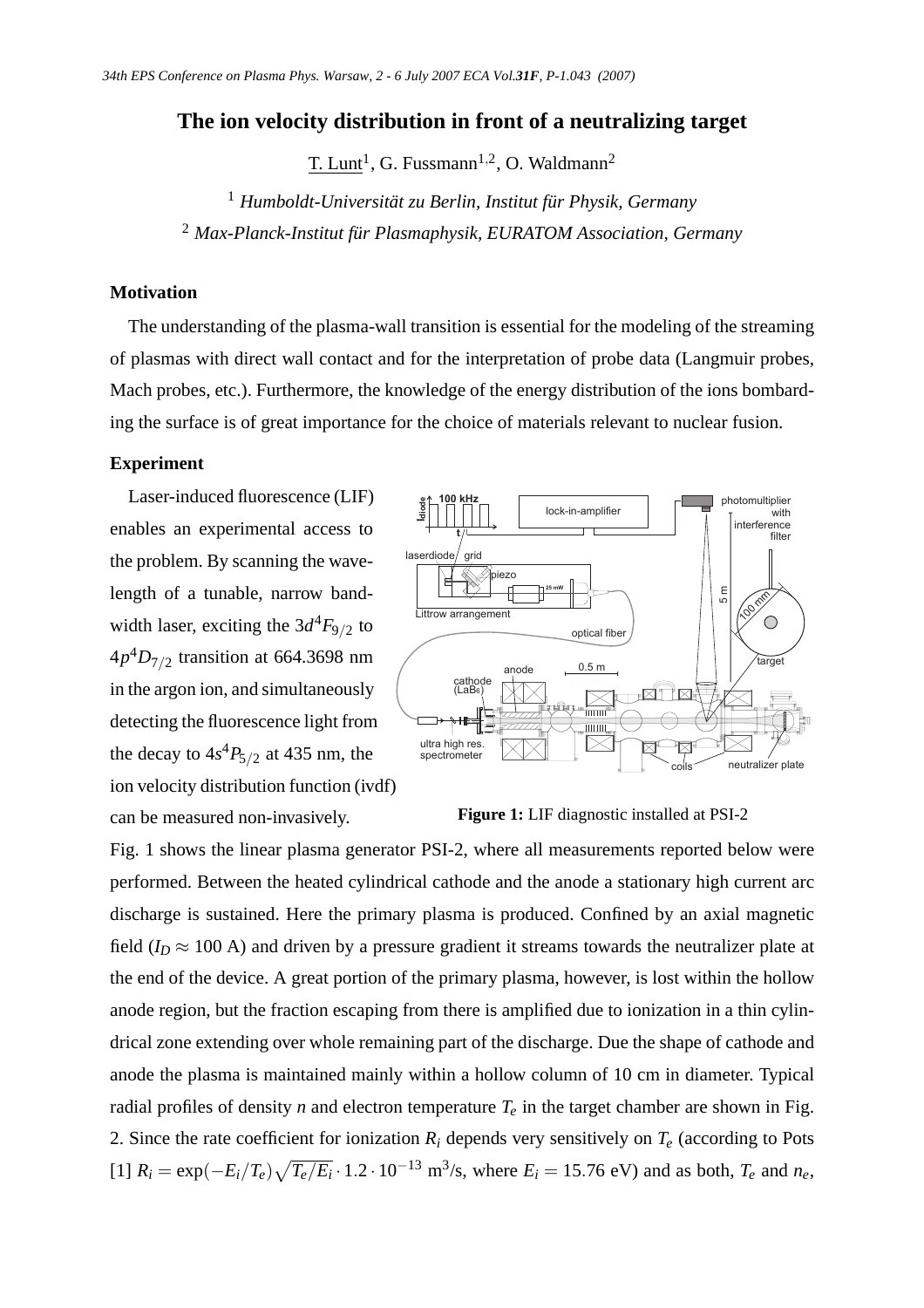are peaked at a radial position of  $r = 25$  mm, significant ionization takes place only in a region between  $r_1 = 16$  mm and  $r_2 = 33$  mm. A finite plasma density outside this source region can only be maintained by means of cross field diffusion.

The laser beam is launched axially into the target chamber where it hits the target, a circular disk ( $\varnothing$ =100 mm) made of boron nitride, which is immersed in the plasma at a distance of about 80 cm to the neutralizer plate. The radial position of the laser beam is about  $r = 25$  mm, *i.e.* in the source region, where the temperature and the (local) density were measured to be  $T_e = 3.4 \text{ eV}$  and  $n = 1.1 \cdot 10^{18}$  $m^{-3}$ .



**Figure 2:** Typical *n<sup>e</sup>* and *T<sup>e</sup>* profiles in PSI-2

In contrast to measurements carried out three years ago [2], where the spatial resolution due to the type of laser applied was poor ( $\Delta z = 50$  mm), the spatial resolution could be increased by more than a factor of 100 ( $\Delta z = 0.4$  mm).

#### **Modeling of plasma streaming**

The stationary continuity equation in cylindrical coordinates, assuming cross field diffusion  $\vec{\Gamma}_{\perp} = -D_{\perp} \nabla n$ , reads

$$
\frac{1}{r \cdot n} \frac{\partial}{\partial r} D_{\perp} r \frac{\partial n}{\partial r} + V_i = \frac{1}{n} \frac{\partial}{\partial z} (n \cdot u) =: \mu ,
$$
 (1)

where the ionization frequency  $v_i = n_n \cdot R_i$  is assumed to be constant within the source region  $r_1 \ldots r_2$  and 0 elsewhere. We assume quasi-neutrality  $n = n_e = n_i$  and ambipolar fluxes, *i.e.* equal streaming velocities  $u = u_i = u_e$ . The equation is solved by separation of variables choosing  $n(r, z) = R(r) \cdot Z(z)$ , where  $R(r)$  is composed of ordinary and modified Bessel functions

$$
R(r) = R(0) \cdot \begin{cases} I_0(k_{\perp}r) & \text{for } r \le r_1 \\ c_1J_0(k_Sr) + c_2Y_0(k_Sr) & \text{for } r_1 < r \le r_2 \\ c_3K_0(k_{\perp}r) & \text{for } r > r_2 \end{cases}
$$
 (2)

with  $k_{\perp} = \sqrt{\mu/D_{\perp}}$  and  $k_S = \sqrt{(v_i - \mu)/D_{\perp}}$ . Continuity of *R* and *R'* at *r*<sub>1</sub> and *r*<sub>2</sub> yields 4 equations that define the constants  $c_1$ ,  $c_2$ ,  $c_3$  and  $k_S$ . From the fit (thick curve in Fig.2) we determine in particular  $k_{\perp} = 60 \text{ m}^{-1}$  and  $k_{\text{S}} = 67 \text{ m}^{-1}$ . We finally notice that because of  $D_{\perp} =$  $v_i/(k_{\perp}^2 + k_s^2)$  the perpendicular diffusion coefficient can be determined from the shape of the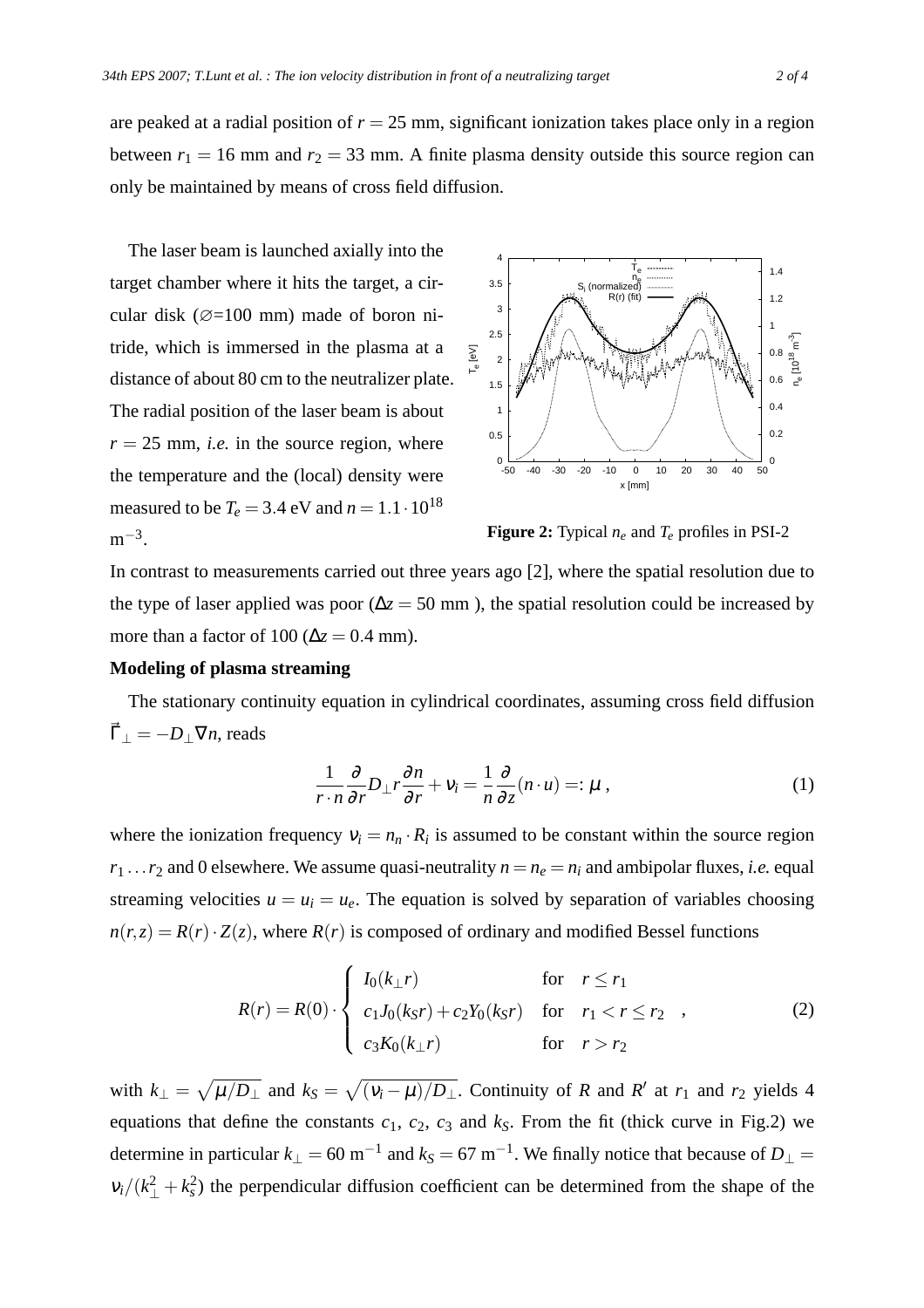density profile, provided the neutral density entering via  $v_i = n_n R_i(T_e)$  is known. The remaining stationary one-dimensional continuity and momentum equations in the axial direction read

$$
\frac{\partial}{\partial z}(n \cdot u) = \mu n \tag{3}
$$

$$
0 = -\frac{\partial p_e}{\partial z} - enE_z \tag{4}
$$

$$
m_i n u \frac{\partial u}{\partial z} = -\frac{\partial p_i}{\partial z} + enE_z - m_i n u (v_i + v_{cx} + v_{el}), \qquad (5)
$$

where  $E_z$  is the electric field and  $p_{e,i}$  are the pressures.  $v_{cx} = \sigma_{cx} \cdot \sqrt{2T_i/m_i}$  and  $v_{el} = \sigma_{el} \cdot$  $\sqrt{2Ti/m_i}$  are the frequencies for charge exchange and elastic collisions. Rather than discussing the energy equation, electron and ion pressures are assumed to be isothermal, so that  $\partial p_{e,i}/\partial z =$  $T_{e,i} \partial n_{e,i}/\partial z$ . We then add Eq.(4) and Eq.(5), replace  $\partial n/\partial z$  by means of Eq.(3), multiply by  $u/(nm_i c_s^3)$ , where  $c_s = \sqrt{(T_e + \gamma_i T_i)/m_i}$  (here  $\gamma_i = 1$ ) is the speed of sound, and introduce the Mach number  $M = u/c_s$  and to get the relation

$$
\frac{\partial M}{\partial z} = \frac{\mu}{c_s} \frac{1 + \alpha M^2}{1 - M^2}
$$
, where  $\alpha = \frac{v_i + v_{cx} + v_{el}}{\mu}$ . (6)

Integrating this equation leads to an expression for  $z(M)$ 

$$
z(M) = \frac{-c_s}{v_i + v_{cx} + v_{el}} \left( \frac{1 + \alpha}{\sqrt{\alpha}} \arctan \left( \sqrt{\alpha} M \right) - M \right) + z_0 , \qquad (7)
$$

where  $z_0$  is the position where  $M = 0$  and  $\alpha$  is chosen such that the Bohm criterion  $z(M = 1) = 0$ is satisfied. The density  $n(M)$  as a function of the Mach Number can be obtained from the equation of continuity (3), determining  $\partial n/\partial z$  and then dividing this expression by  $n \cdot \partial M/\partial z$ . Both sides of the equation obtained can be expressed by logarithmic derivatives, so that we find

$$
n(M) = n_0 \left(1 + \alpha M^2\right)^{-\frac{\alpha+1}{2\alpha}}, \qquad (8)
$$

where  $n_0$  is the density in the bulk plasma. Note that the electric field can also easily be obtained from Eq. (4), which, however, is not addressed here for the purpose of brevity.

# **Measurements, evaluation and discussion**

Fig. 3 (left) shows the measured ivdfs at different distances *z* to the target plate. Shifted Maxwellian velocity distributions were fitted to the curves and the evaluated Mach numbers and densities are shown in the right hand graph. The points for *M* and *n* at  $z = 800$  mm correspond to the measurement when the disk is removed, since the neutralizer plate then constitutes the target. For the sake of comparability this ivdf is shown reduced by a factor of 6.

It is observed that the plasma is accelerated to the speed of sound when approaching the target, as predicted by the Bohm criterion. The change from moderate Mach numbers of the order